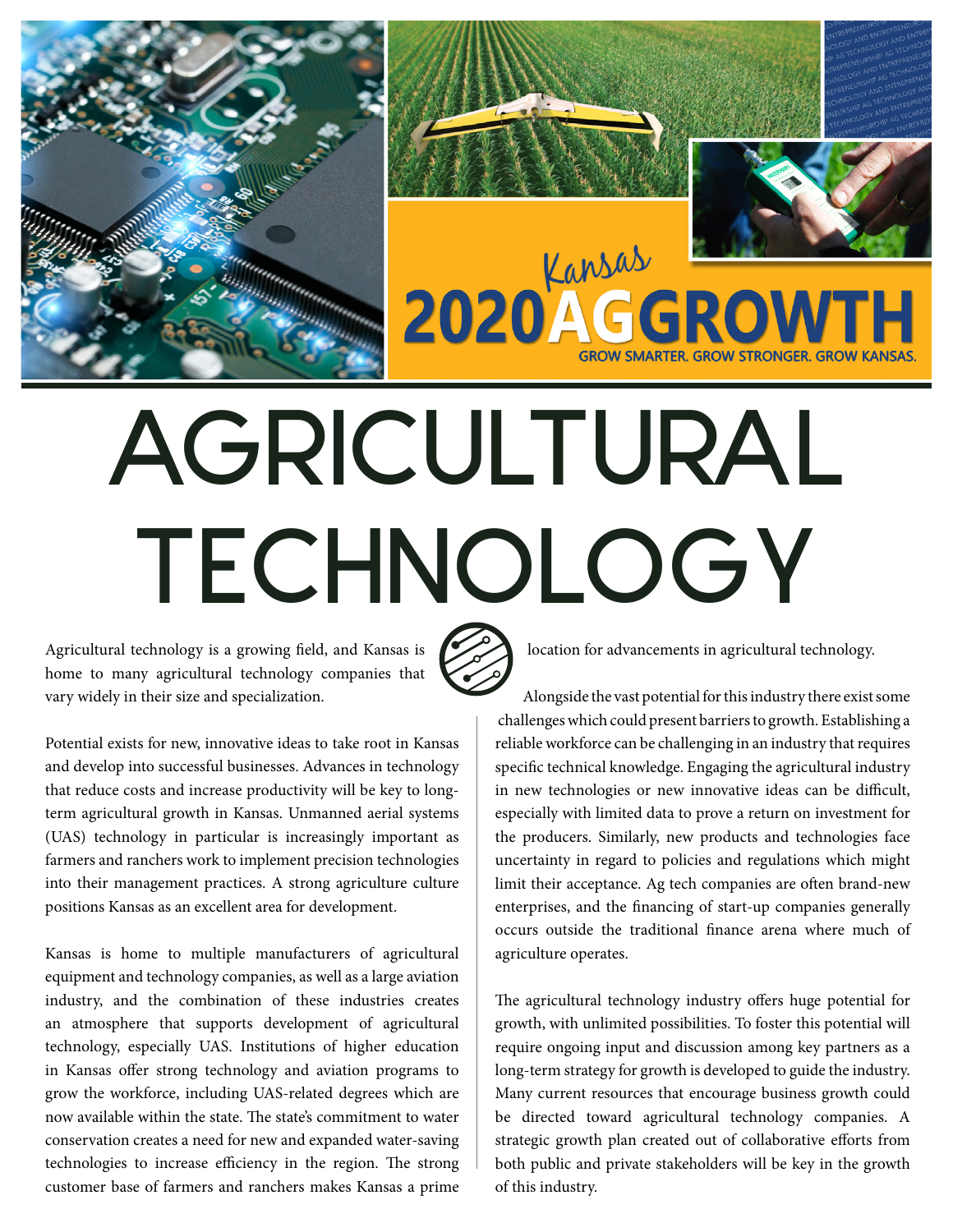## STATUS

Kansas is home to agricultural technology companies of all sizes, many led by entrepreneurs who are working to discover the next big idea. Technology companies offer great potential to adapt their products and services to serve the agricultural industry. Nearly 90 percent of Kansas' land mass is devoted to farming and ranching, providing ample customers for agricultural technology applications.

Agricultural technology is a vast industry, present in all agricultural sectors, and includes any advancement — digital or concrete — that leads to increased agricultural production and/or production at the lowest cost and with the most efficient natural resource use. Technology companies may produce the next great application to organize data or a physical product that reduces water use.

Agricultural technology companies encompass numerous agriculture and technology sectors. A majority of these sectors have economic multipliers of 1.75-2, among the highest of all sectors in the Kansas economy. Therefore, growth in these sectors can lead to large economic ripple effects throughout the economy.

A growing sector within agricultural technology is the unmanned aircraft systems (UAS) industry. Trend analysis from the Association for Unmanned Vehicle Systems International estimates the economic impact of UAS integration to reach a cumulative \$2.941 billion by 2025 and to create 3,716 additional jobs in Kansas. Agriculture is anticipated to be the largest benefactor from UAS use. UAS technology is increasingly important in agriculture as farmers and ranchers work to implement precision technologies into their management practices. The skills, knowledge and expertise in the UAS field will play a role in many careers across the agriculture industry.

Projects such as the relocation to Kansas of both the American Royal and Dairy Farmers of America are strong signals that Kansas is on the frontier for the latest agricultural technology advancements, with strong growth potential in both urban and rural areas.

Pairing the prevalence of the agricultural industry with Kansas' pro-business climate and Midwest values makes Kansas a prime location for entrepreneurs to create or expand their businesses. Potential exists to create an environment for growth in technology and a pro-entrepreneurial culture that can establish Kansas as the Silicon Valley of agricultural technology.

## **OPPORTUNITIES**

In order to develop a strategic growth plan for agricultural technology and entrepreneurship, it is important to understand the areas where Kansas has a comparative advantage and the best opportunities for growth or expansion.

| Factor                           | <b>Implications for Growth and Development Opportunities</b>                                                                                                                                                                                                                                                                                                                                                                                                         |
|----------------------------------|----------------------------------------------------------------------------------------------------------------------------------------------------------------------------------------------------------------------------------------------------------------------------------------------------------------------------------------------------------------------------------------------------------------------------------------------------------------------|
| <b>Animal Health</b><br>Corridor | Kansas is located within the KC Animal Health Corridor, the world's largest concentration of animal<br>health companies. The combination of private companies, veterinary schools and other animal<br>health related fields of study, research facilities, technical training programs, and transportation<br>capabilities make the Kansas City region an attractive location for animal health businesses — from<br>initial start-ups to relocations or expansions. |

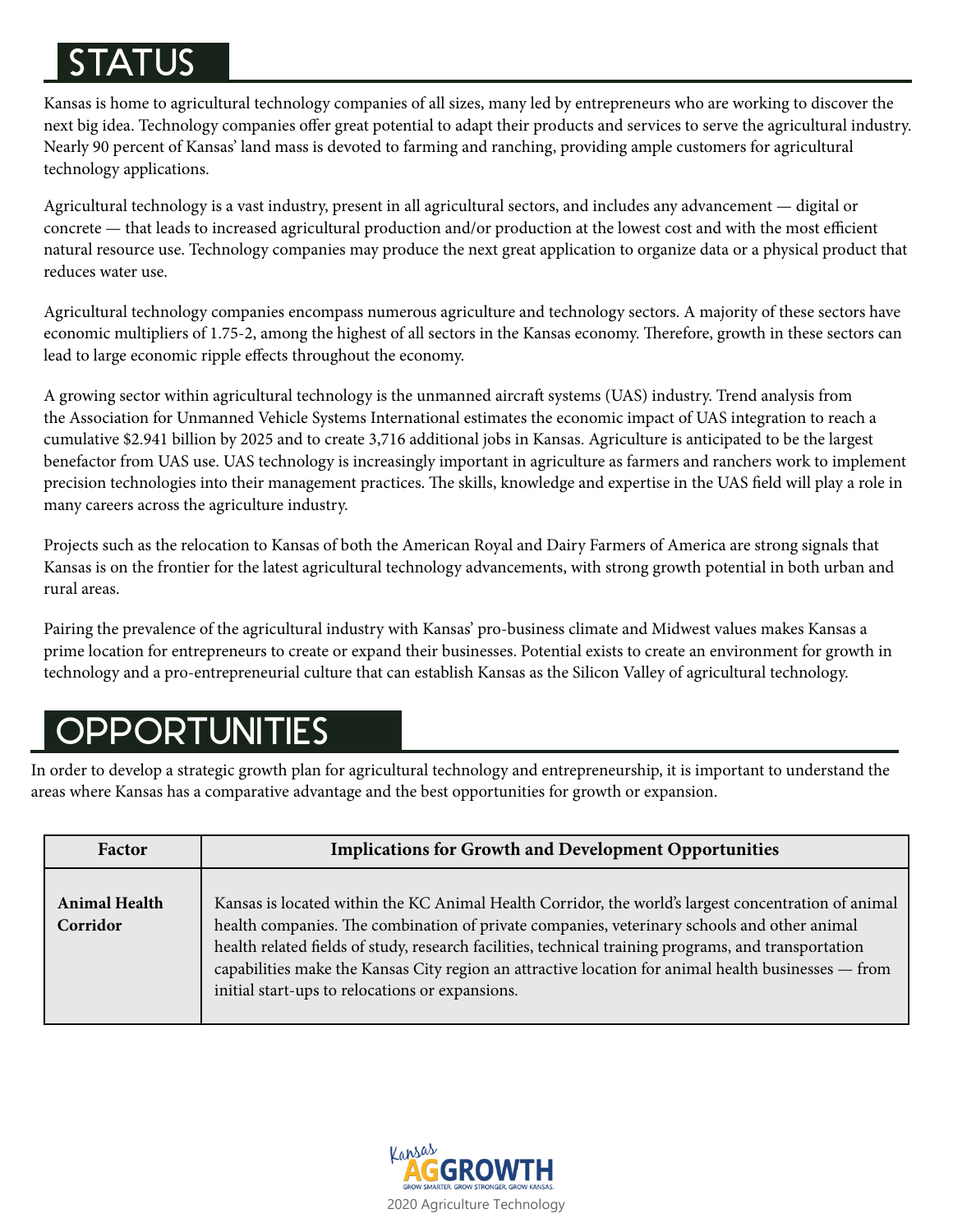| Factor                                                        | <b>Implications for Growth and Development Opportunities</b>                                                                                                                                                                                                                                                                                                                                                                                                                                                                                                                                                                                                                                                                                                                                                                                                                                                                                                                                                                                                                                                                                                                                                                                                                                                                                               |
|---------------------------------------------------------------|------------------------------------------------------------------------------------------------------------------------------------------------------------------------------------------------------------------------------------------------------------------------------------------------------------------------------------------------------------------------------------------------------------------------------------------------------------------------------------------------------------------------------------------------------------------------------------------------------------------------------------------------------------------------------------------------------------------------------------------------------------------------------------------------------------------------------------------------------------------------------------------------------------------------------------------------------------------------------------------------------------------------------------------------------------------------------------------------------------------------------------------------------------------------------------------------------------------------------------------------------------------------------------------------------------------------------------------------------------|
| <b>Established Tech &amp;</b><br>Entrepreneurship<br>Industry | Discovery of new technologies and support for start-up enterprises requires funding for research and<br>development and more. The Kansas State University Institute for Commercialization (KSU-IC) is<br>dedicated to the start-up and expansion of technology-based, high-growth enterprises and enabling<br>the commercialization of university and underutilized corporate intellectual property.<br>Key communities and regions in Kansas have also taken proactive steps to recruit and support<br>high-tech enterprises to the region. Knowledge Based Economic Development is an economic<br>development partnership between K-State, Manhattan Area Chamber of Commerce, North Central<br>Kansas Community Network, KSU-IC, KSU Foundation, KSU Research Foundation and the City<br>of Manhattan that works to recruit and support knowledge-based companies that complement<br>K-State's existing research strengths - including animal health, food science and safety, grain<br>science, and plant science - to the Manhattan region. In addition, the Bioscience & Technology<br>Business Center, a partnership of the City of Lawrence, Douglas County, Kansas Department of<br>Commerce, University of Kansas and Lawrence Chamber of Commerce, provides support to grow<br>the bioscience and technology industries in northeastern Kansas. |
| <b>Existing Customer</b><br><b>Base</b>                       | Over 45 million acres are devoted to farming and ranching in Kansas, nearly 90 percent of the<br>state's total land mass. Kansas has an abundance of potential customers for agricultural technology<br>companies.<br>Kansas is also home to multiple agricultural equipment manufacturers, which serve as potential<br>customers for agricultural technology companies to develop strategic partnerships to enhance<br>equipment with the latest precision technologies.                                                                                                                                                                                                                                                                                                                                                                                                                                                                                                                                                                                                                                                                                                                                                                                                                                                                                  |
| <b>Human Capital</b>                                          | Kansas Regents institutions boast strong technology opportunities and unique experiences with<br>unmanned aircraft systems. Additionally, departments within the Kansas State University College<br>of Agriculture are developing new technologies and tools on the leading edge of agricultural<br>technology. These educational programs contribute to the development of a workforce that is trained<br>and prepared for growth in the technology sector.<br>Kansas State Polytechnic boasts a strong aviation component and now offers one of the nation's first<br>bachelor's degree programs in unmanned aircraft systems. Kansas State Polytechnic is nationally<br>recognized for its expertise in the UAS field. Specific areas of study include UAS design and<br>integration and UAS flight and operations.                                                                                                                                                                                                                                                                                                                                                                                                                                                                                                                                     |
| <b>Industry Relations</b>                                     | "Unmanned aerial systems" and "drone technology" are now common interchangeable terms.<br>This is a positive for the industry, as the technology is no longer viewed as a threat, but as a tool in<br>agriculture. In fact, management decisions now consider UAS as a key factor related to economic<br>growth.                                                                                                                                                                                                                                                                                                                                                                                                                                                                                                                                                                                                                                                                                                                                                                                                                                                                                                                                                                                                                                           |

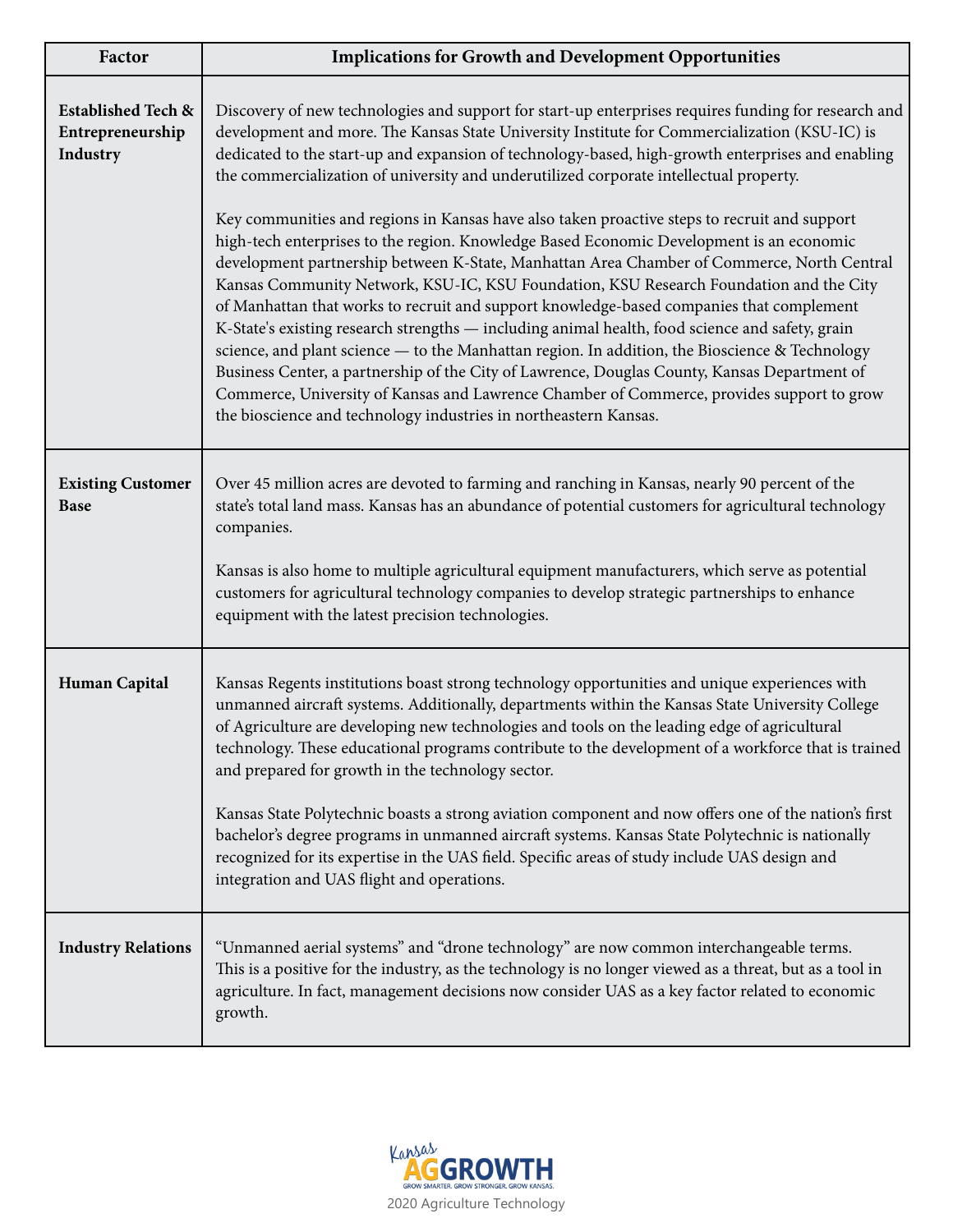| Factor                                  | <b>Implications for Growth and Development Opportunities</b>                                                                                                                                                                                                                                                                                                                                                                                                                                                                                                                                                                                                                                                                                                                                                                       |
|-----------------------------------------|------------------------------------------------------------------------------------------------------------------------------------------------------------------------------------------------------------------------------------------------------------------------------------------------------------------------------------------------------------------------------------------------------------------------------------------------------------------------------------------------------------------------------------------------------------------------------------------------------------------------------------------------------------------------------------------------------------------------------------------------------------------------------------------------------------------------------------|
| <b>Natural Resources</b>                | Kansas is recognized nationwide for implementing proactive practices of conserving water, allowing<br>farmers and ranchers to manage their own water while still preserving the aquifer for generations<br>to come. Water-saving irrigation technologies can assist in addressing key challenges in other<br>agriculture sectors, such as reducing water usage by increasing efficiency of water application<br>consistent with the Long-Term Vision for the Future of Water Supply in Kansas.                                                                                                                                                                                                                                                                                                                                     |
| Policy<br>Environment                   | Kansas tax law allows sales tax exemption for farm machinery and equipment and various ag-based<br>inputs. These state tax code provisions make Kansas a more attractive state for growth or expansion.<br>Future policy changes that may result from research in the FAA's UAS Integration Pilot Program may<br>give Kansas a comparative advantage over other agriculture states.<br>The High Performance Incentive Program (HPIP) provides sales tax exemption on the construction,<br>reconstruction, and remodeling of facilities for projects greater than \$50,000.<br>Also at the state level, Kansas works closely with the agricultural industry to ensure its protection<br>from overreaching federal regulation.<br>At the federal level, Kansas is fortunate to have elected members of Congress who strongly support |
|                                         | the agricultural industry. The Kansas congressional delegation will play an important role in<br>influencing positive changes related to federal regulations or legislation, international trade, federal<br>taxes, transportation rules, natural resources and more.                                                                                                                                                                                                                                                                                                                                                                                                                                                                                                                                                              |
| Supporting<br>Infastructure             | Kansas is recognized nationwide for implementing proactive practices of conserving water, allowing<br>farmers and ranchers to manage their own water while still preserving the aquifer for generations to<br>come. Water-saving irrigation technologies can assist in addressing key challenges in other<br>agriculture sectors, such as reducing water usage by increasing efficiency of water application<br>consistent with the Long-Term Vision for the Future of Water Supply in Kansas.                                                                                                                                                                                                                                                                                                                                     |
| Weather and<br><b>Natural Resources</b> | Agricultural technologies including UAS can assist in addressing key challenges in other<br>agriculture sectors, such as reducing usage of water, chemicals and fertilizers.                                                                                                                                                                                                                                                                                                                                                                                                                                                                                                                                                                                                                                                       |

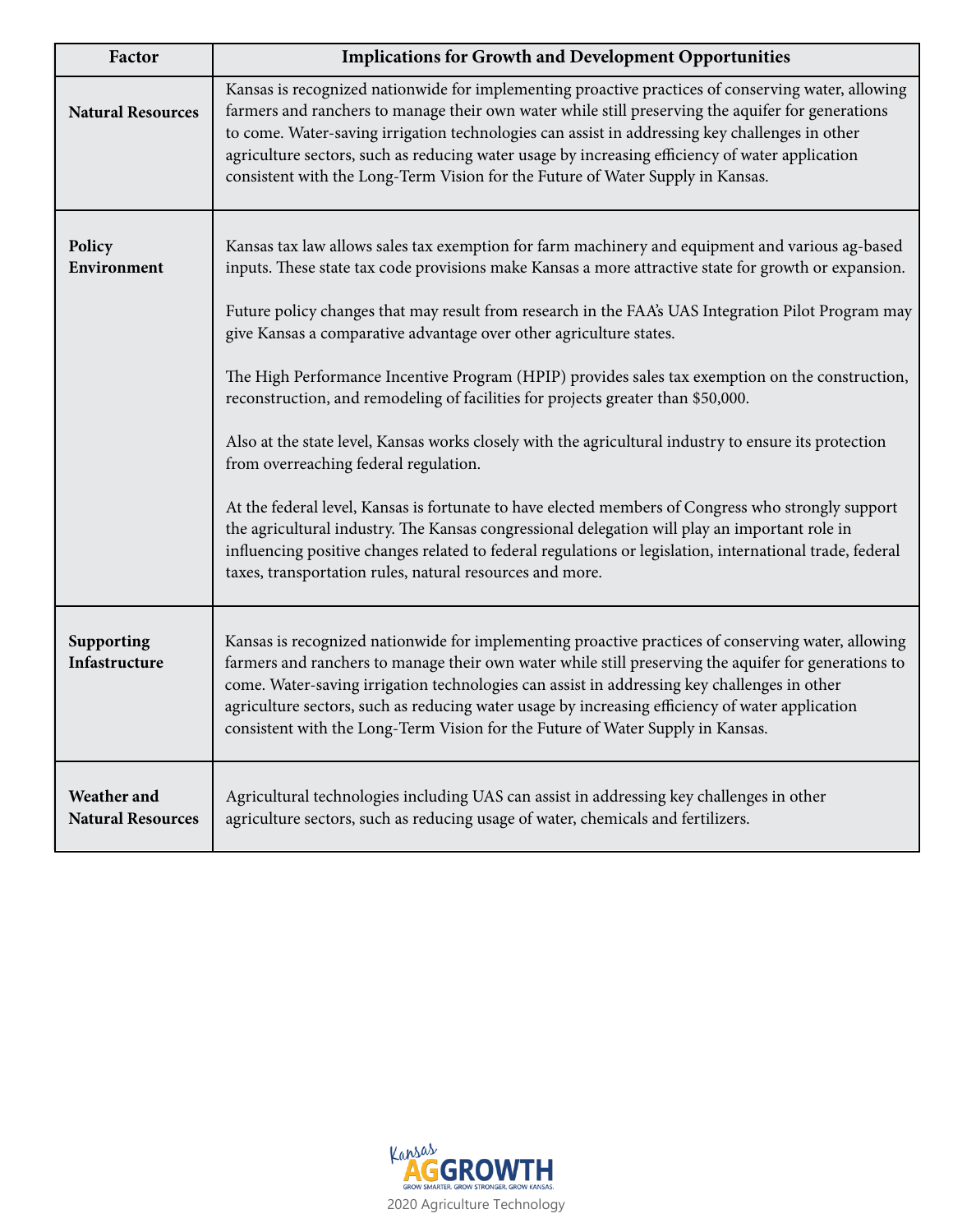# **CHALLENGES**

While Kansas is poised for potential expansion in the agricultural technology and entrepreneurship sector, the following factors represent challenges serving as barriers to achieving the objective of the strategic growth plan.

| Challenge                                    | <b>Details of Challenge</b>                                                                                                                                                                                                                                                                                                                                                                                                                                                                                                                                                                                                                                                                                                                                                                                                             |
|----------------------------------------------|-----------------------------------------------------------------------------------------------------------------------------------------------------------------------------------------------------------------------------------------------------------------------------------------------------------------------------------------------------------------------------------------------------------------------------------------------------------------------------------------------------------------------------------------------------------------------------------------------------------------------------------------------------------------------------------------------------------------------------------------------------------------------------------------------------------------------------------------|
| <b>Access to Capital</b>                     | Many agricultural technology companies are new, entrepreneurial enterprises, and the financing of<br>start-up companies generally falls outside of the traditional agricultural lending arena. Therefore,<br>financing options need to be sought outside of traditional lenders and inside the venture capital and<br>start-up financing environments.                                                                                                                                                                                                                                                                                                                                                                                                                                                                                  |
| Critical<br>Infrastructure                   | There is a lack of adequate work spaces in rural areas to provide flexible office and meeting solutions.<br>A lack of affordable, livable housing in rural areas compounds the issue of a shortage of agricultural<br>workers.<br>The lack of consistent, reliable broadband access limits the ability of some farmers and ranchers to<br>utilize technological advancements fully.                                                                                                                                                                                                                                                                                                                                                                                                                                                     |
| International<br><b>Trade</b>                | Access to international markets for technology products is a great potential revenue stream, but<br>resistance to free trade agreements at the federal level can hinder this access.<br>Trade tariffs can serve as a barrier for agricultural technology UAS hardware in production.                                                                                                                                                                                                                                                                                                                                                                                                                                                                                                                                                    |
| Policy                                       | Though not unique to Kansas, there exist significant challenges due to federal laws and regulations<br>that affect technology. Other federal laws and regulations impacting the agricultural community as<br>a whole could have an impact on opportunities in the agricultural technology sector.<br>Federal laws and regulations impacting the agricultural community as a whole include Waters of<br>the U.S., the Endangered Species Act and more. These policies, while potentially not impacting<br>agricultural technology directly, affect the profitability of agriculture which creates downward<br>pressure on farmers' ability to purchase and incorporate various types of agricultural technology<br>into their management plans.<br>Current FAA restrictions limit use of unmanned aerial vehicles and create challenges. |
| <b>Research and</b><br>Information           | While there are a lot of useful methods for capturing data related to crop production, there is a<br>dearth of information and algorithms to actually interpret the data in a way that is helpful for a<br>producer looking to make management decisions.<br>There is a lack of user-friendly systems in place to leverage the data created through UAS technology.                                                                                                                                                                                                                                                                                                                                                                                                                                                                     |
| <b>Retention of New</b><br><b>Businesses</b> | Other regions in the country have established reputations as strongholds for technology<br>entrepreneurs; Kansas must provide an enticing alternative to keep these individuals in the state,<br>as a great place to live, work and start a business.<br>Marketing assistance is also challenging, particularly when it comes to finding sufficient scale to<br>make an economic impact on marketing efforts outside of Facebook and social media.                                                                                                                                                                                                                                                                                                                                                                                      |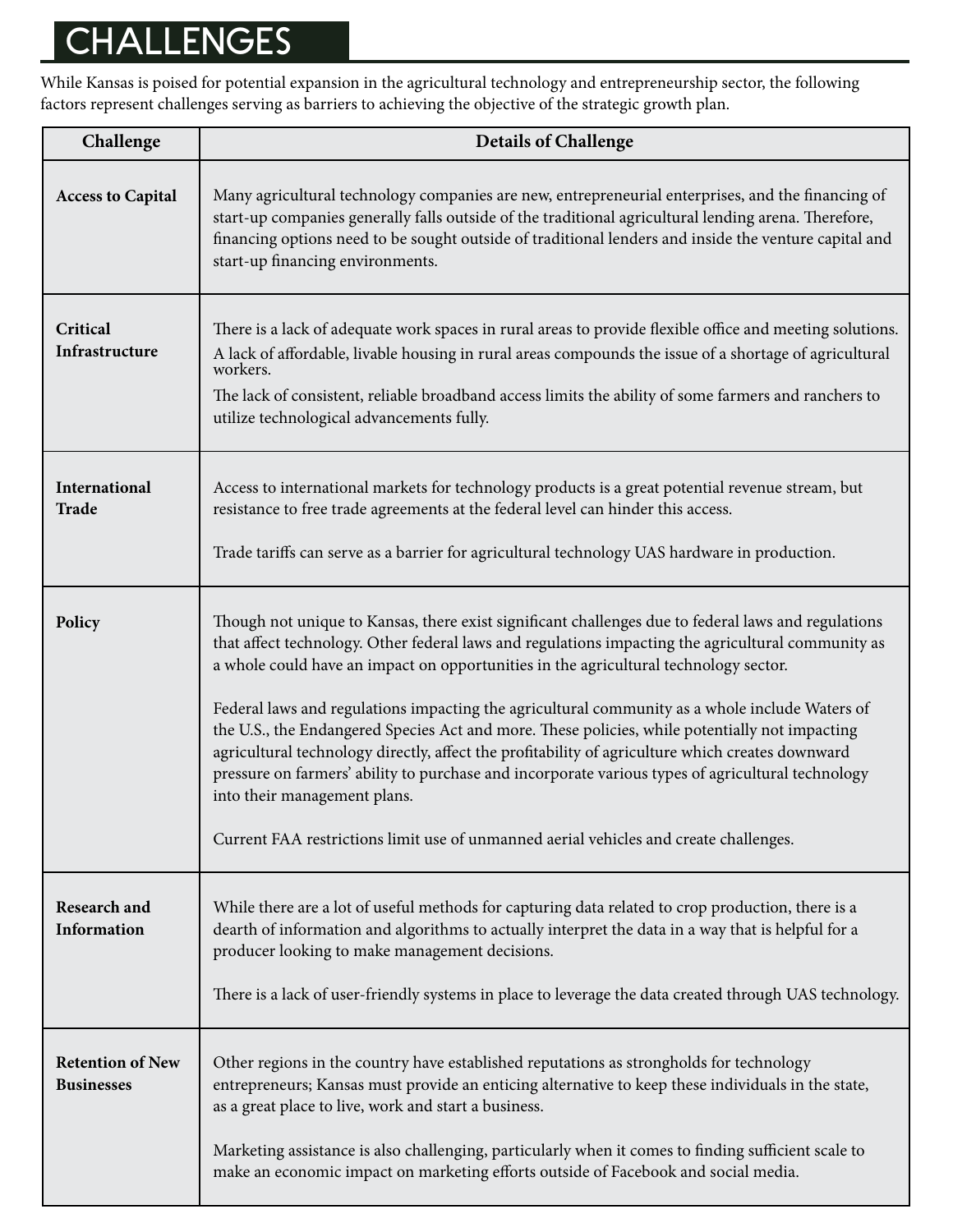| <b>Small</b><br><b>Entrepreneurs</b> | The speed at which technology research and development grows can make business develop-ment<br>difficult for tech companies. It is difficult for small entrepreneurs to have ready access to additional<br>capital as a new company grows. Marketing assistance is valued and will assist in the growth of this<br>sector.                                                                                                                                                                                                                                                                                                                                                                                                                                                                                                                                                                                                                                                                                                                                          |
|--------------------------------------|---------------------------------------------------------------------------------------------------------------------------------------------------------------------------------------------------------------------------------------------------------------------------------------------------------------------------------------------------------------------------------------------------------------------------------------------------------------------------------------------------------------------------------------------------------------------------------------------------------------------------------------------------------------------------------------------------------------------------------------------------------------------------------------------------------------------------------------------------------------------------------------------------------------------------------------------------------------------------------------------------------------------------------------------------------------------|
| <b>Uncertainties of</b><br>Industry  | Entrepreneurial endeavors in the field of agricultural technology are often forging new ground,<br>testing new products and concepts. This may mean uncertainty in the regulatory environment, as<br>policies adapt to new ideas and new businesses. It can also mean uncertainty in the return on<br>investment for untested products, which can be difficult for entrepreneurs seeking investors and<br>capital.                                                                                                                                                                                                                                                                                                                                                                                                                                                                                                                                                                                                                                                  |
| Workforce<br>Development             | Graduates with technical knowledge in engineering, agriculture, computers and technology will be<br>necessary to fill the workforce needs of the technology industry. In addition to the technology<br>workforce, the UAS industry needs engineers, operators and data interpreters.<br>Community and technical colleges should be forward-thinking about working with industry to<br>design appropriate associate degrees and certificates to meet future industry demand, to include data<br>collection and interpretation.<br>Currently, there are very few people with a background in UAS technology. This makes the job<br>market incredibly competitive. At the university level, it is hard to keep Ph.D. level faculty because<br>they can be offered such lucrative salaries in the industry. Graduates with technical knowledge in<br>engineering, agriculture, computers and technology will be necessary to fill the workforce needs<br>of the technology industry.<br>High-tech graduates do not think of Kansas as a place to go for high-tech jobs. |

## **SUCCESSES**

Key successes in the ag technology and entrepreneurship industry:

- Topcon Agriculture announced a comprehensive partnership with Kansas State University to boost research and design technology advancement in agriculture research.
- The first Ag Tech Expo a collaboration between Northwest Kansas Technical College, Kansas Ag Research & Technology Association and KDA — was held at the campus of Northwest Tech in August 2018. It was attended by more than 260 farmers, ranchers, agribusinesses and students from secondary and post-secondary programs along with 19 precision agriculture businesses which attended as vendors and provided hands-on demonstrations of their products.
- Collaborative efforts have taken place to connect established entrepreneurs with new potential business entities in a mentorship setting.
- Economic development organizations statewide have actively involved agriculture representation in efforts to bring new ag enterprises to their communities.
- Technology is growing in prominence in many sectors across Kansas agriculture, from increased use of precision agriculture in irrigation to the addition of robotic milking in dairies to the use of ultra high frequency tags and readers as part of the CattleTrace pilot program.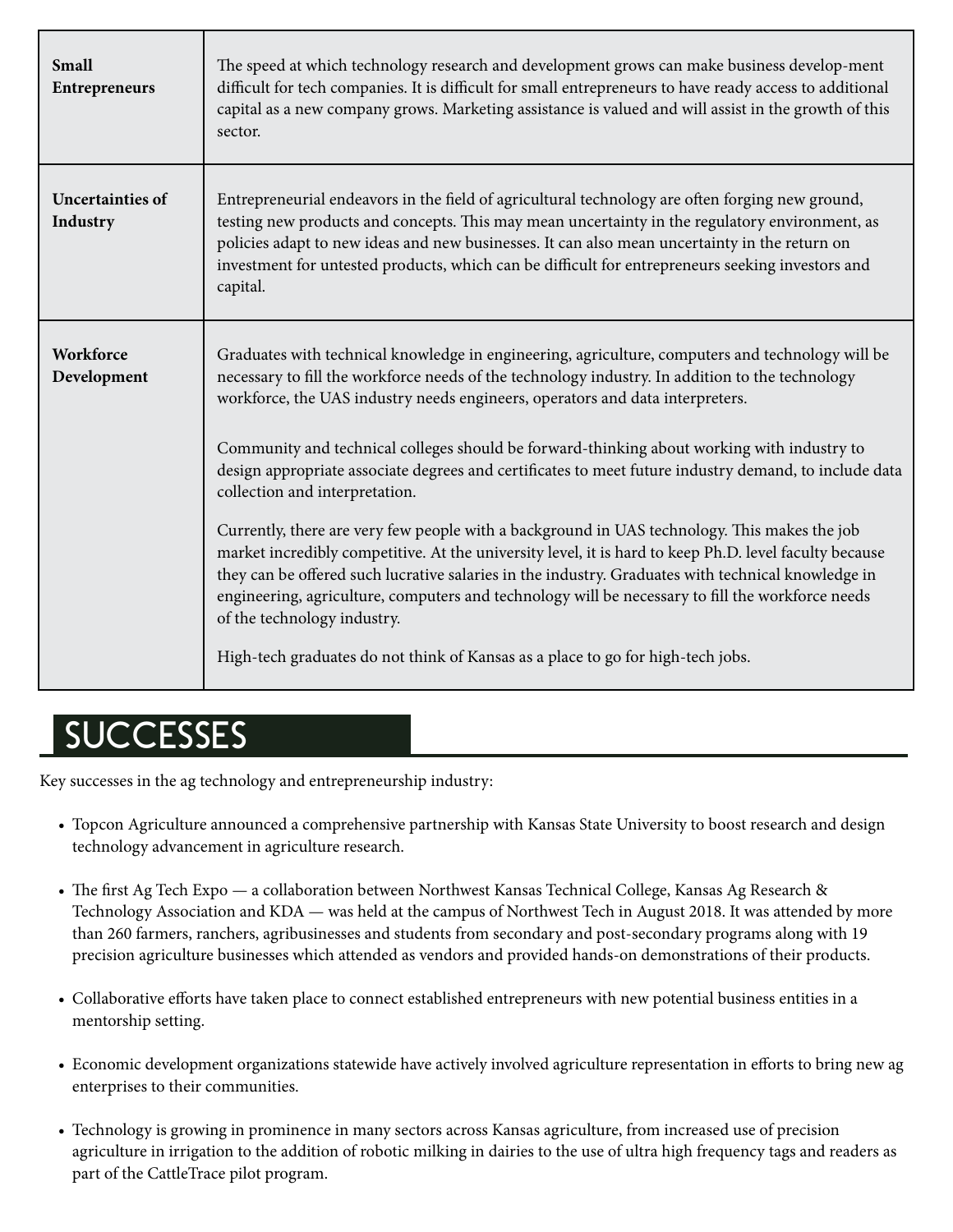- In 2018, Kansas was selected as one of 10 partners in the UAS Integration Pilot Program, with a proposal that seeks to leverage a statewide unmanned traffic management system to facilitate precision agriculture operations.
- Kansas has increased our national presence in the UAS industry by annual participation in Xponential, the annual trade show of the Association for Unmanned Vehicle Systems International.
- Northwest Kansas Technical College is actively engaged with local schools in recruiting as well as promoting UAS/ precision agriculture as an academic and career option to students from K-12 through postsecondary.
- Partnerships have been developed between several interested companies and either Kansas State Polytechnic and/or Northwest Kansas Technical College during 2018 in order to complete testing of UAS equipment.
- Kansas State Polytechnic became the first entity in the nation to achieve statewide access during flight operations. It has received a "beyond visual line of sight" waiver from the FAA.
- The Kansas Department of Transportation has named a director of UAS.

Policies in this document are a reflection of industry discussion and not a representation of state government

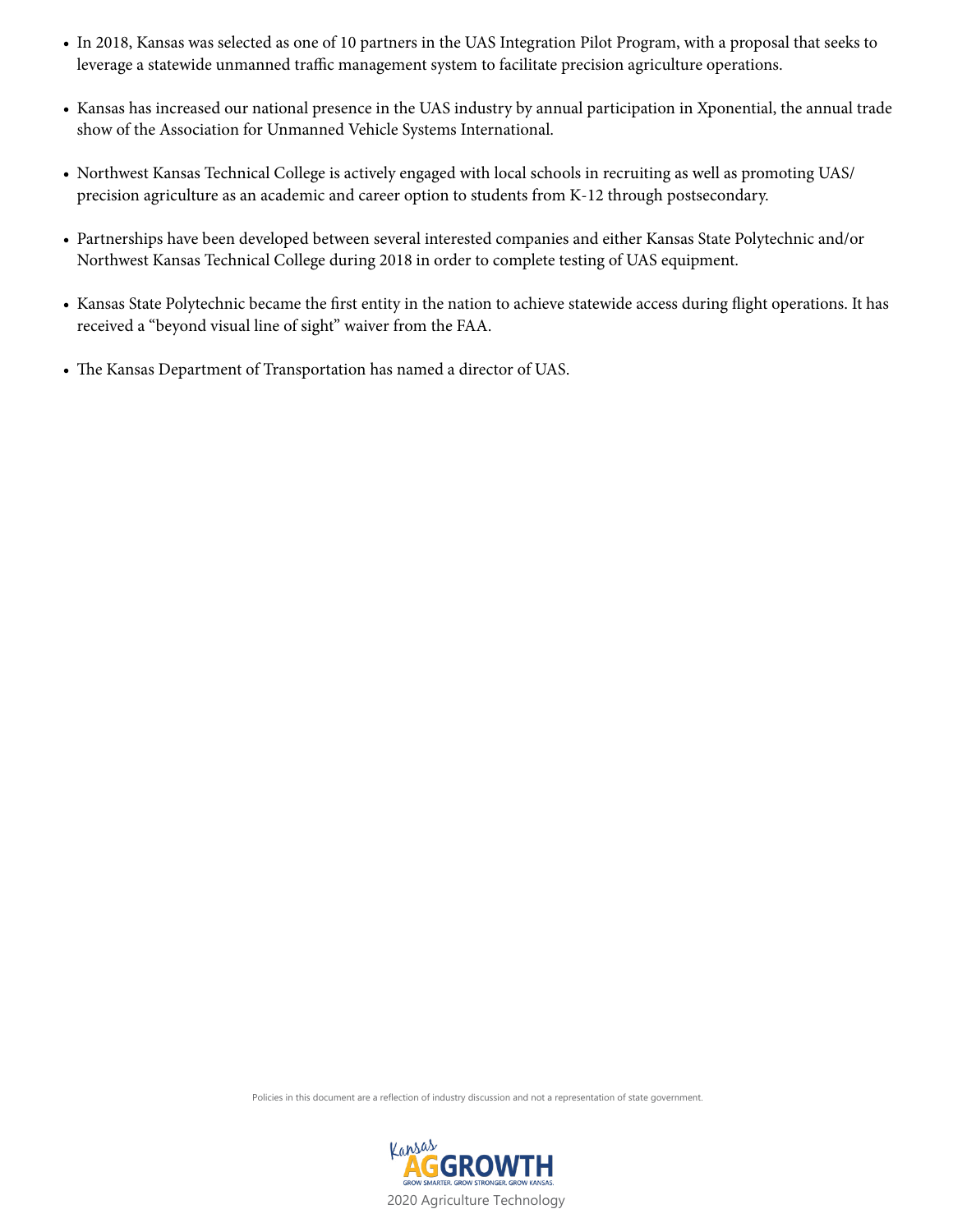## Ag Technology & Entrepreneurship GROWTH OBJECTIVE:

Establish Kansas as a premier state for start-ups in agricultural technology and entrepreneurship by fostering a business environment that supports new and expanding enterprises.

# OUTCOMES & ACTION ITEMS

Leaders from throughout the Kansas agricultural technology industry will continue to collaborate in the development and implementation of a long-term strategic growth strategy with input and discussion among key partners. Industry-identified desired growth outcomes, initially developed in 2016 and expanded to include action items, will be implemented by industry and key partners and updated annually at the Kansas Governor's Summit on Agricultural Growth. Following are the proposed action items to continue building on the achievement of the agricultural technology sector desired outcomes.

## High Priority Outcomes

**Programs of study in agricultural technology and data management available at Kansas high schools and colleges that meet the needs of start-up companies.**

#### **ACTION ITEMS:**

- Reach out to nonagricultural students interested in technology and encourage them to consider a program of study focusing on agricultural technology.
- Collaborate with Board of Regents and Regents schools to place a priority on current, relevant agriculture education in postsecondary programs across the state.
- Establish exact needs of technology companies and communicate to secondary and postsecondary levels addressing current skills gap.
- Develop education-to-business partnerships on secondary and postsecondary levels that address needs of both the classroom and the workplace. This could include mentoring programs and/or internships (e.g., Iowa Entrepreneurship Internship Program).
- Develop Centers of Excellence and Ag Innovation Campuses.
- Determine if blockchain technology is applicable as a program of study for data management.

#### **Adequate in-state workforce through creation of agricultural technology internships, projects and mentorships in conjunction with Kansas high schools and colleges.**

- Utilize existing resources in middle schools and high schools to offer exposure and hands-on experiences demonstrating the diversity of agriculture careers (e.g., Seed to Stem, Ag in the Classroom).
- Integrate agriculture with apprenticeships, internships, projects and mentorships held in other professions (e.g., information technology, engineering and communications).
- Market availability of technology-related positions in the agriculture field.
- Develop database of existing resources and training materials to be used by teachers and guidance counselors in middle schools and high schools.
- Broaden messaging of diverse professions held in food and agriculture to attract urban youth involved in 4-H and FFA (e.g., information technology, engineering and communications).

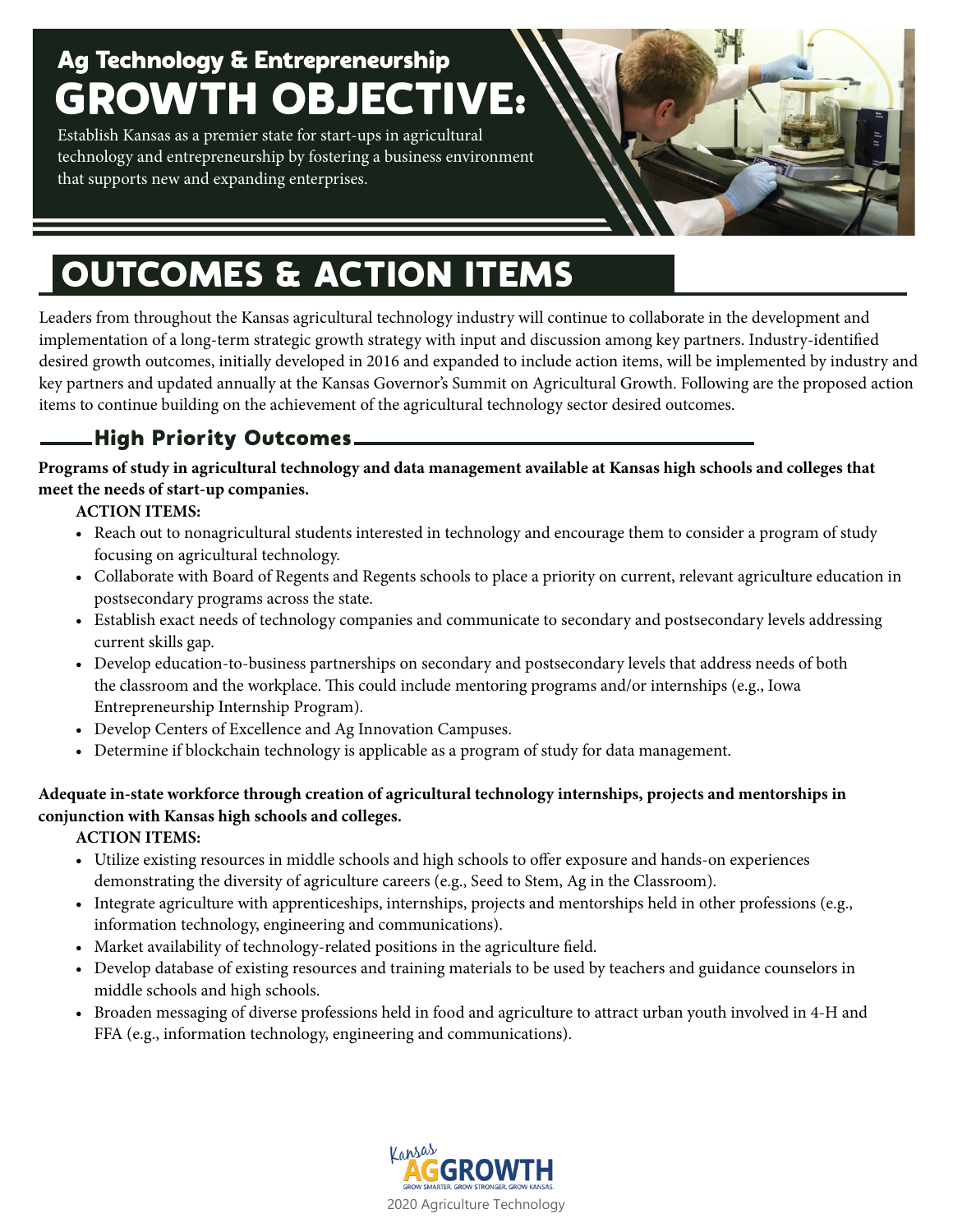#### **Start-up capital available to agricultural technology entrepreneurs through investor-funded programs or state programs such as JumpStart Kansas Entrepreneur.**

#### **ACTION ITEMS:**

- Develop a network that can help identify and market available programs (e.g., angel tax credits, SBA loans).
- Create a business incubator that offers incentives to start a business and that provides an avenue for entities to invest in those businesses.
- Enhance marketing of current availabilities that Network Kansas and Midwest Venture Alliance has to offer.
- Develop a newsletter with information for entrepreneurs and investors to share success stories and availability of opportunities across Kansas.
- Encourage a business-friendly climate to support agriculture technology and agriculture entrepreneurship.
- Establish regional events to link entrepreneurs with interested investors in a coordinated effort between Kansas Department of Agriculture, local governments, and local Chambers of Commerce. As progression occurs, move to a statewide event.

**State-sponsored economic development incentives which meet the needs of agricultural technology start-ups. Effective array of "soft" incentives (e.g. mentorships, internships and training on interaction with financers) which are accessible to agricultural companies to ensure they have the information, workforce and financing they need to economically grow and thrive in Kansas communities.**

#### **ACTION ITEMS:**

- Pursue the creation of programs that provide training to start-ups on interfacing with the investment community.
- Create a marketing program that promotes Kansas as the place for agricultural technology businesses.
- Utilize successful agricultural entrepreneurs for marketing and training of potential start-ups.
- Distribute resources through seminars, onsite trainings and webinars.
- Author a review of current state economic development benefits and pursue legislation to alter existing programs and/ or create new programs to support this sector.
- Develop a coordinated effort between economic development directors, agriculture entrepreneurs, technology companies, Kansas Department of Commerce, and Kansas Department of Agriculture to approach the Kansas Legislature for funding to create incentives to attract potential businesses.
- Develop economic impact studies of agricultural technology companies to show the importance of funding incentive programs.
- Increase partnerships between state and local entities to expand available incentives.

**Dynamic network between small and mid-sized technology companies, agricultural entrepreneurs, investors and mentors, including investment forums to encourage networking of start-ups and potential investors, and an agricultural technology incubator network to support faster company timelines.**

**ACTION ITEMS:**

- Develop a task force of county economic development directors, agriculture technology companies and Kansas Board of Regents institutions to meet monthly and discuss advancements and availabilities in agriculture technology.
- Establish workshops for entrepreneurs and new businesses on giving "pitches" to investors.
- Support development of a "1 Million Cups" program in Manhattan geared toward agricultural entrepreneurs.
- Develop a mentoring program similar to the Pipeline Entrepreneurs program.
- Support "RedTire" program for business transition.

#### **Seamless connectivity from mobile networks across all of Kansas. This is critical to adoption and implementation of UAS technology statewide.**

- Work with mobile companies to highlight potential for collaboration in expanding seamless connectivity statewide.
- Explore connection between existing cell infrastructure as well as nontraditional structures to serve as "towers."

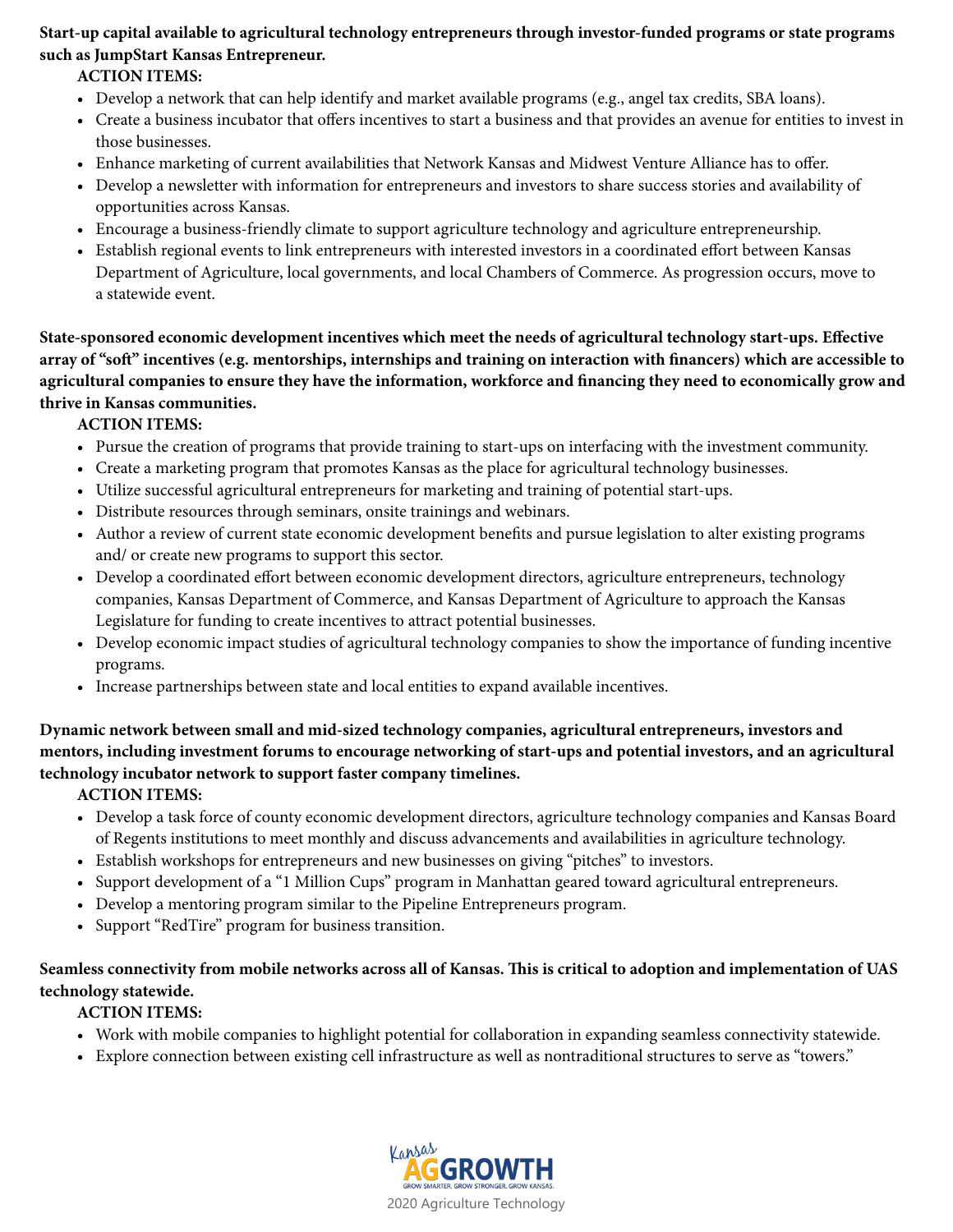**Rules and regulations for the UAS industry that are based on sound science and data and that support business growth. The state's involvement in the Integrated Pilot Program offers opportunities for private and public collaboration in development of rules and regulations for the future of the industry.**

#### **ACTION ITEMS:**

- **•** Encourage participation of private entities to collaborate with the Kansas Department of Transportation in the IPP with appropriate applications and practices.
- Highlight the positive benefits of UAS through social media and other marketing outlets.
- Host yearly legislative day to promote the benefits of the technology.
- Monitor legislative initiatives at the state and local level that may inhibit growth.
- Work with appropriate agencies to ensure current regulations are available to the public and that they are enforced.

**Imagery interpretation systems and algorithms in use with UAS systems that provide useful recommendations to farmers. With current UAS technology farmers and ranchers are not able to effectively use the data generated by UAS, nor create solutions and management decisions, such as fertilizer application plans.**

**ACTION ITEMS:**

- **•** Advocate for and secure funding for advanced research in algorithm development.
- Develop methods for best development of algorithms.
- Disseminate information to agriculture technology companies.
- Determine what applications are currently needed.

#### **Partnerships among agricultural equipment enterprises that may find mutually beneficial results from incorporating UAS technology into the menu of features provided by their products.**

**ACTION ITEMS:**

- Identify agricultural equipment companies that have a desire to or could benefit from incorporating UAS into products.
- Invite agricultural equipment companies to participate in IPP activities.
- Work to standardize the sharing and transfer of data between partners in production as well as the specific equipment used.

#### **Increased UAS study and degree options at secondary and postsecondary educational institutions in Kansas. ACTION ITEMS:**

- **•** Evaluate which agricultural degree programs at Regents institutions complement the UAS industry, such as agronomy or biological and agricultural engineering.
- Expand support for a UAS minor in applicable departments.
- Strengthen the study options of UAS at Kansas State Polytechnic and Regents institutions.
- Promote UAS/precision agriculture as an academic option and a career to students from K-12 through postsecondary.

#### **Kansas presence at regional and national UAS events in an effort to attract and establish unmanned aerial vehicle manufacturing, assembly operations, flight testing infrastructure and flight spaces to Kansas.**

- **•** Continue participation at national UAS Summit & Expo.
- Continue participation at UAS Cluster Initiative events.
- Continue active participation and leadership at UAS Summit in Kansas.